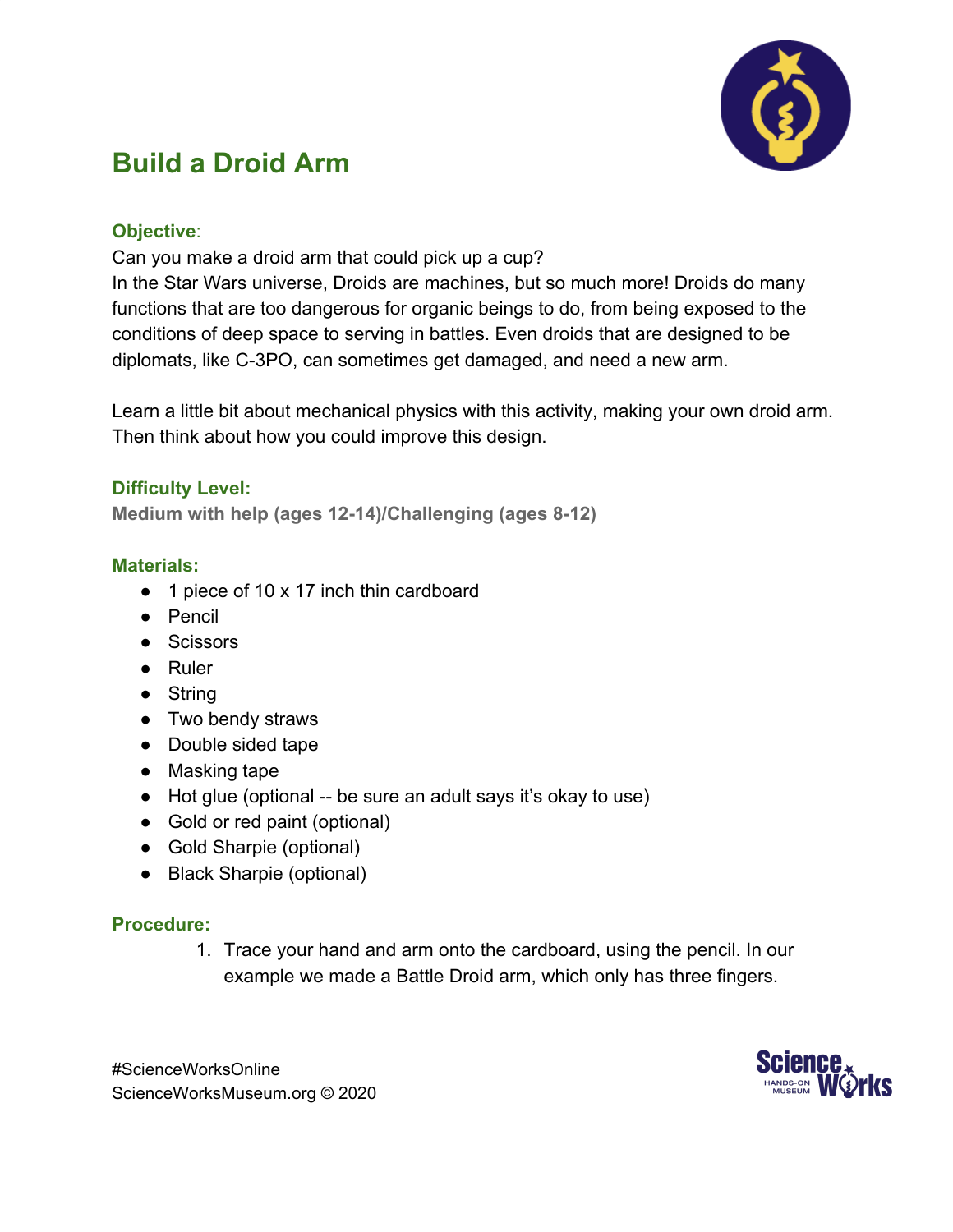- 2. Cut out the tracing of your hand along with two extra strips of cardboard. The extra strips should measure 1.5 x 12.5 inches and 1.5 x 13.5 inches.
- 3. Is your droid left-handed, or right handed? Decide which hand you want to operate your droid arm with. Next, glue or tape the 1.5 x 12.5 inch cardboard strip to the back of the cut out—this will help support your model and keep it standing up.
- 4. Turn the arm over, and use tape or glue to attach the 1.5 x 13.5 inch strip of cardboard around the arm's widest part, leaving enough space to slide your hand through.
- 5. Use a ruler to help you bend each cardboard finger and thumb down. You will bend three folds into each finger and one fold into the thumb.
- 6. Cut one straw into sections. Each section should be about half an inch, and you will need one section between each finger and thumb joint. Use hot glue, or strips strong tape over the straw, to hold them in place.
- 7. Cut three one-inch sections from the other straw. Use hot glue, or wider strips of strong tape over the top, to attach these to the palm of your droid arm, spaced out so that you could draw a straight line between the small straw piece and the larger one.
- 8. Use a pencil or hole punch to make a hole beneath the last joint of the thumb. Cut the folding part of a bendy straw, so that the total piece of straw is about two inches long, and push it through the hole, so the bendy part is on the back of the arm.
- 9. Use hot glue or strong tape to attach the bendy straw bit, making sure you leave a small piece of the straight part of the straw sticking out the palm side of your droid arm.
- 10.Measure and cut three lengths of thread, each about 16 inches long. Attach the thread firmly to the tips of the fingers and thumb, by wrapping over them with strong tape, or using hot glue.



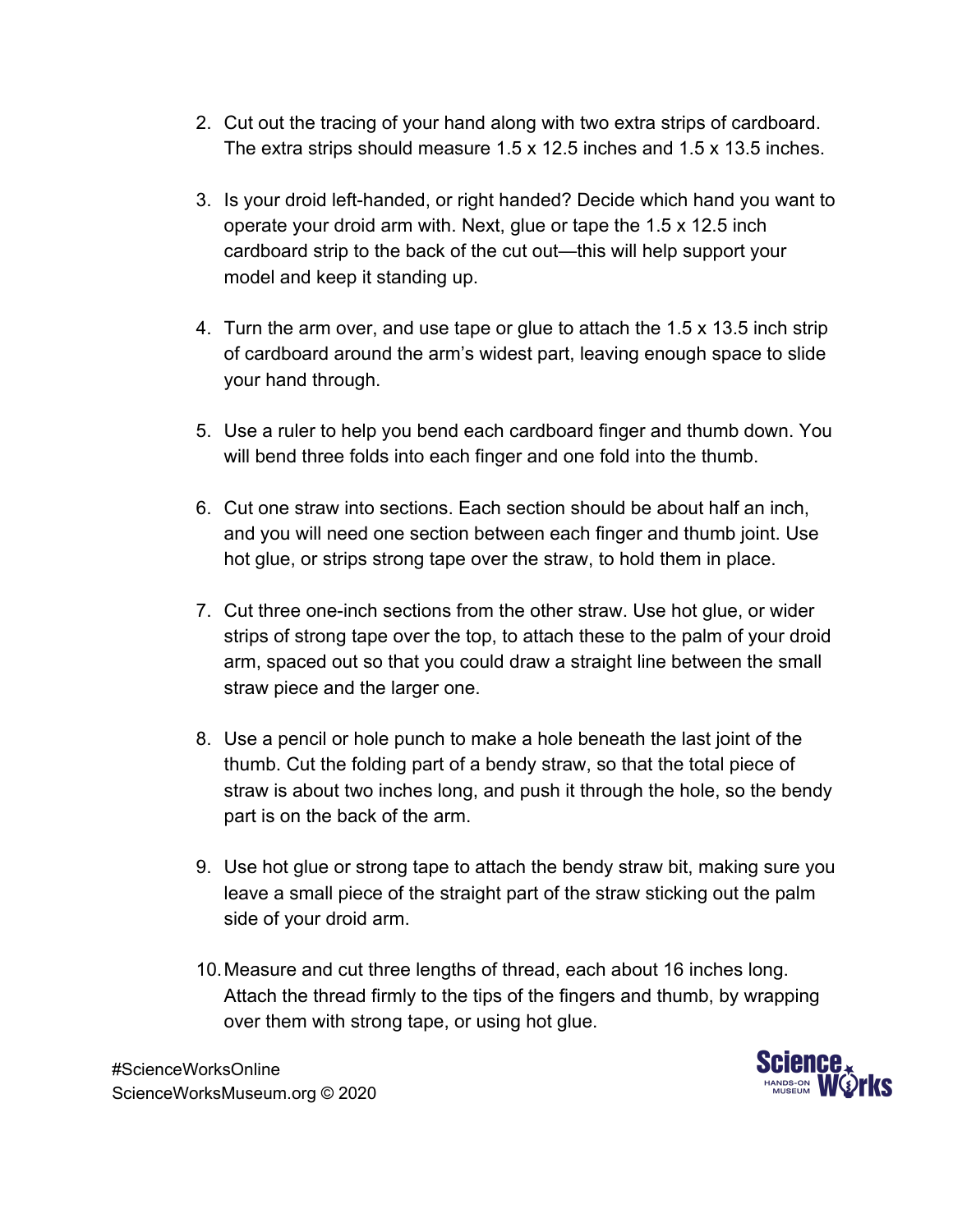- 11.Thread the lengths of thread through each straw, including the one at the base of the thumb.
- 12.Attach two cut lengths of straw to the back of the droid arm, between the thumb and the arm grip. Then cut and attach a longer piece of straw, with the bendy section still attached, to the back of the horizontal strip where you will slip your hand through.
- 13.Pull the thumb thread through the short bendy straw bit on the back of the arm. Then pass it through the two short sections on the front, and finally, through the long bendy straw part.
- 14.Turn the arm over, palm side up. Make a loop in each string that you can fit your fingers and thumb through. Then, knot the thread, leaving the loop open.

To operate your droid arm: Slip your hand through the cardboard hand grip, and slide your fingers and thumb through the string loops that are attached to the droid's thumb and fingers. Bend your fingers and thumb -- are your droid's fingers and thumb moving? See if you can pick up a pen or straw with your droid arm.

Think about what you could change or modify your droid arm. Is there something that isn't working the way you like? What will you change?

If you want a bigger challenge, how would you modify this design to make a prosthetic hand, like Darth Vadar or Luke Skywalker's?

## **What's the Science?**

This model works a little bit like your own hand works. Under your skin, you have a network of muscles and tendons that work together whenever you flex or relax your fingers and thumb. The strong flexor tendons attach muscles to bones, and allow you to open and close your hand, so you can pick things up, hang onto a pull up bar, or climb a tree.



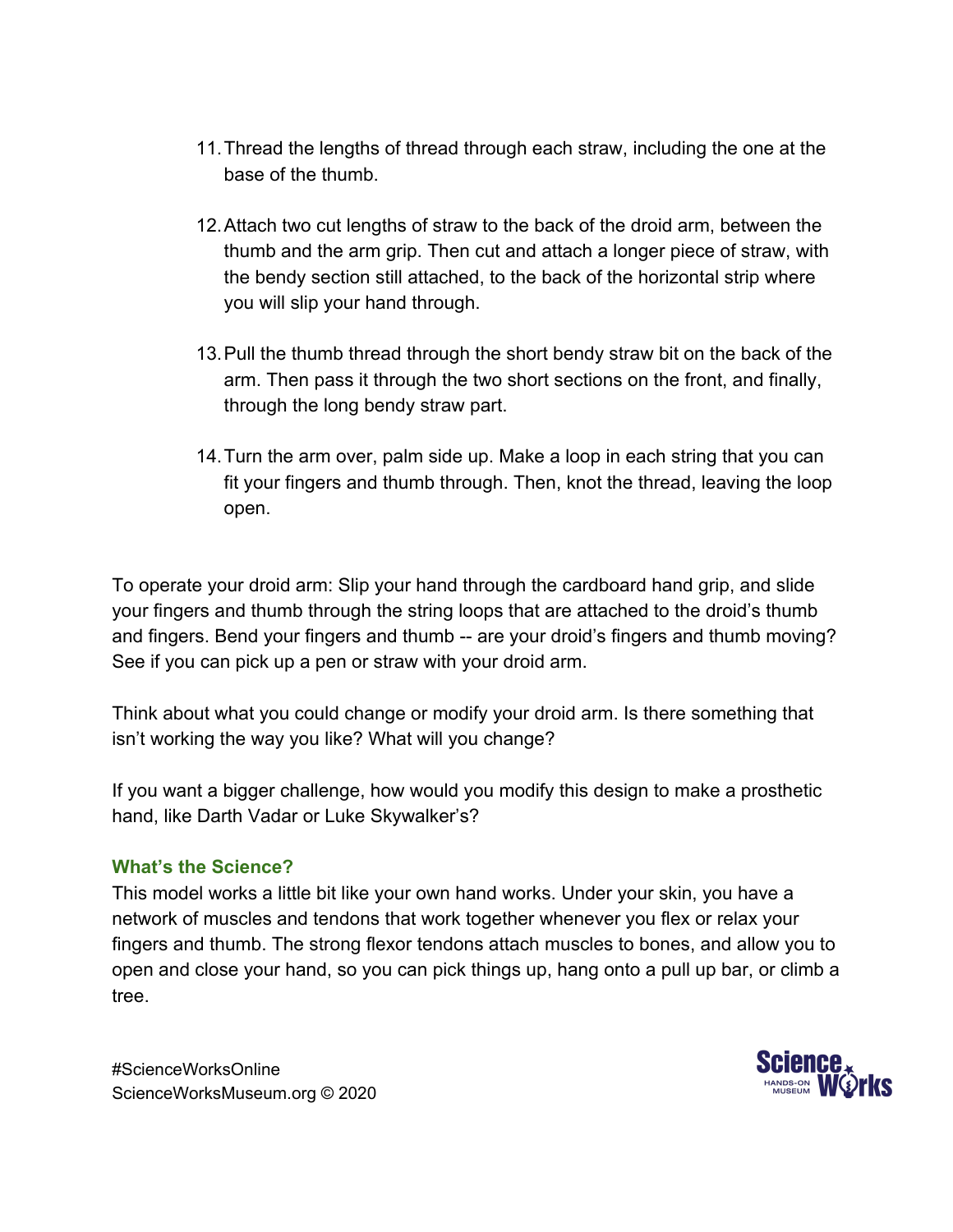Which parts of your droid arm act as the tendons? Open and close the droid arm, and watch which parts work with the straw 'bones' to move the cardboard 'muscles'.

#### **Explore More:**

Scientists are working to develop more effective prosthetics for people who have injuries or disabilities.

Right now, there are artificial tendons made from polyethylene (a type of plastic), and attached to artificial bones made of metal, composite materials, or even 3-D printed plastic. The prosthetics can be powered by small servo motors or compressed air.

Benjamin Tee, assistant professor at the university of Singapore, recalls being fascinated watching *The Empire Strikes Back*, and seeing Luke Skywalker's cybernetic prosthetic hand. This memory stayed with him as he grew up and studied biotechnology and the crossroads between humans and machines.

Luke's cybernetic hand was able to react to sensations and to feel. Most prosthetics now can't do that, but Dr.Tee is working on an artificial nervous system, and artificial skin, called e-skin, that can respond to touch.

If you're interested in biomechanics and robotics, there are lots of great books and activities you can try, to learn more.

## **Star Wars Connection:**

Droid arms and parts can be interchangeable. The comic *Star Wars Special C 3PO #1* from Marvel brings readers along on the nervous protocol droid's adventures, explaining how he wound up with a red arm in *The Force Awakens*.

Many other characters also have prosthetic replacements for damaged limbs in the Star Wars universe, including Anakin and Luke Skywalker.

## **References:**

This project was inspired by a project in the book *Star Wars Maker Lab: 20 Crafts and Science Projects*, by Liz Lee Heinecke and Cole Horton.

#ScienceWorksOnline ScienceWorksMuseum.org © 2020